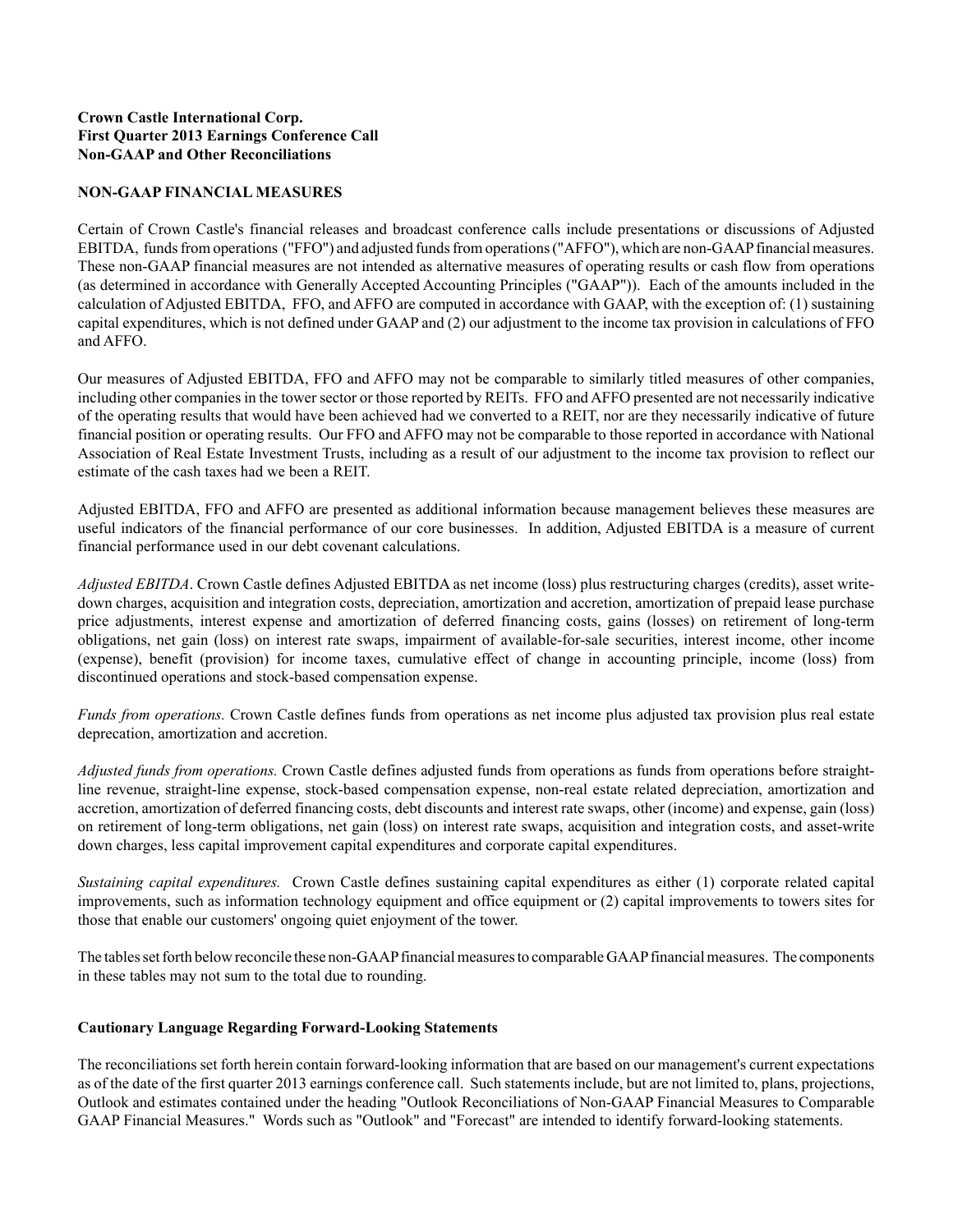Such forward-looking statements are subject to certain risks, uncertainties and assumptions, including but not limited to prevailing market conditions and factors. Should one or more of these or other risks or uncertainties materialize, or should underlying assumptions prove incorrect, actual results may vary materially from those expected. More information about potential risk factors which could affect our results is included in our filings with the SEC. Crown Castle assumes no obligation to update publicly any forward-looking statements, whether as a result of new information, future events or otherwise.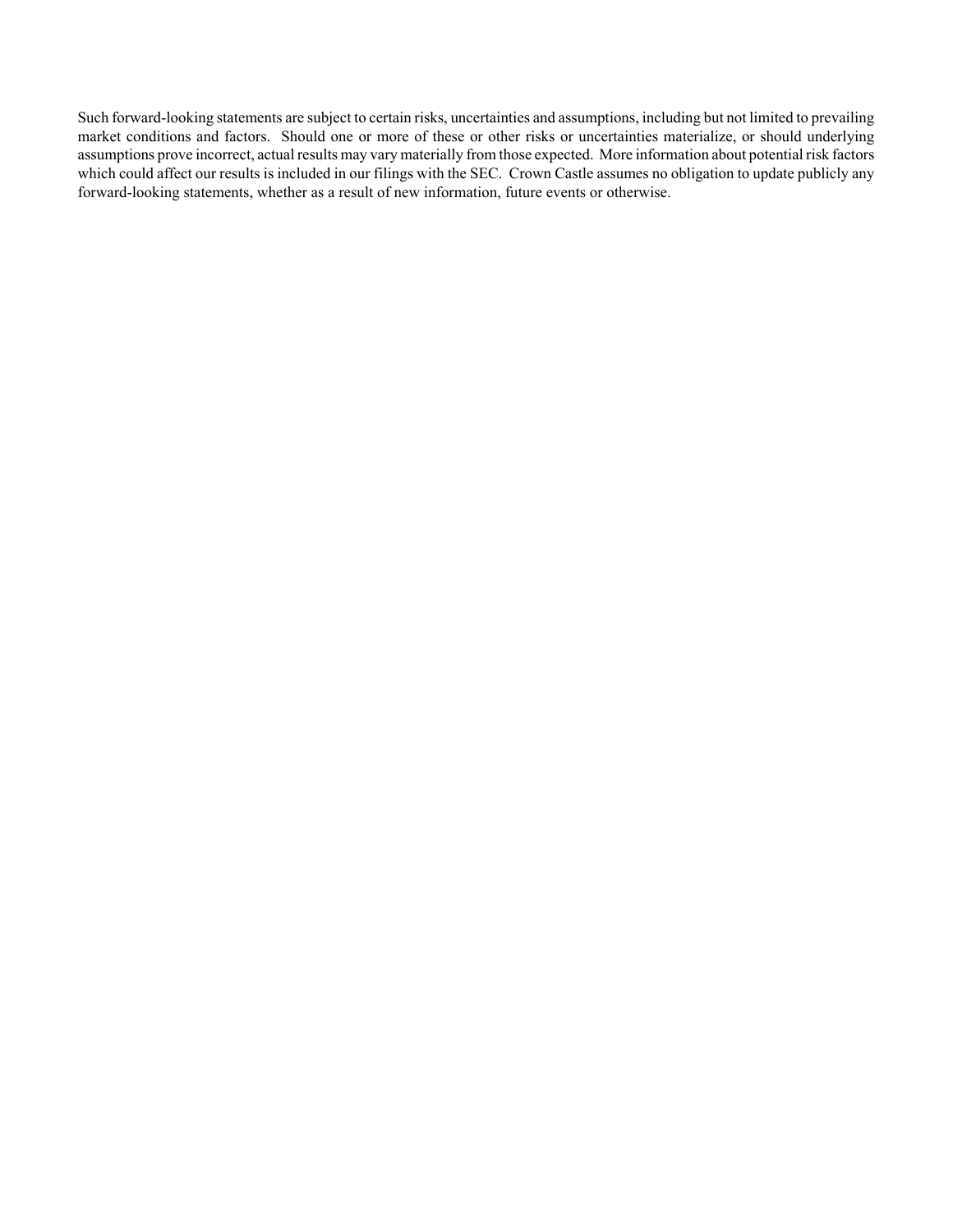# **Reconciliations of Non-GAAP Financial Measure to Comparable GAAP Financial Measures:**

# **Adjusted EBITDA for the three months ended March 31, 2013, 2012, 2011, 2010, 2009, and 2008 is computed as follows:**

|                                                                  |            |     |       |            |      | For the Three Months Ended March 31, |      |        |    |        |  |  |  |      |
|------------------------------------------------------------------|------------|-----|-------|------------|------|--------------------------------------|------|--------|----|--------|--|--|--|------|
|                                                                  | 2013       |     | 2012  | 2011       | 2010 |                                      | 2009 |        |    |        |  |  |  | 2008 |
| (in millions)                                                    |            |     |       |            |      |                                      |      |        |    |        |  |  |  |      |
| Net income (loss)                                                | \$<br>16.7 | \$. | 50.3  | \$<br>40.1 | \$   | $(119.4)$ \$                         |      | 10.1   | S. | (13.2) |  |  |  |      |
| Adjustments to increase (decrease) net income (loss):            |            |     |       |            |      |                                      |      |        |    |        |  |  |  |      |
| Asset write-down charges                                         | 3.7        |     | 3.0   | 4.4        |      | 1.6                                  |      | 4.1    |    | 1.3    |  |  |  |      |
| Acquisition and integration costs                                | 1.6        |     | 1.7   | 0.6        |      |                                      |      |        |    | 2.5    |  |  |  |      |
| Depreciation, amortization and accretion                         | 186.5      |     | 139.4 | 137.3      |      | 132.9                                |      | 133.2  |    | 132.0  |  |  |  |      |
| Amortization of prepaid lease purchase price<br>adjustments      | 3.9        |     | 2.6   |            |      |                                      |      |        |    |        |  |  |  |      |
| Interest expense and amortization of deferred financing<br>costs | 164.4      |     | 137.5 | 126.7      |      | 120.8                                |      | 105.6  |    | 89.1   |  |  |  |      |
| Gains (losses) on retirement of long-term obligations            | 35.9       |     | 7.1   |            |      | 66.4                                 |      | (13.4) |    |        |  |  |  |      |
| Net gain (loss) on interest rate swaps                           |            |     |       |            |      | 73.3                                 |      | (3.8)  |    |        |  |  |  |      |
| Interest and other income (expense)                              | 0.3        |     | 0.7   | 0.4        |      | (0.4)                                |      | 0.2    |    | (2.3)  |  |  |  |      |
| Benefit (provision) for income taxes                             | 17.7       |     | 6.7   | (0.8)      |      | (10.3)                               |      | (1.5)  |    | (4.7)  |  |  |  |      |
| Stock-based compensation expense                                 | 10.1       |     | 11.2  | 10.7       |      | 9.4                                  |      | 7.9    |    | 6.2    |  |  |  |      |
| <b>Adjusted EBITDA</b>                                           | 440.8      |     | 360.1 | 319.3      |      | 274.3                                |      | 242.4  |    | 211.0  |  |  |  |      |

# **Adjusted EBITDA for the years ended December 31, 2012, 2011, 2010, 2009, and 2008 is computed as follows:**

|                                                               | For the Years Ended December 31, |         |    |         |   |         |           |              |         |
|---------------------------------------------------------------|----------------------------------|---------|----|---------|---|---------|-----------|--------------|---------|
|                                                               |                                  | 2012    |    | 2011    |   | 2010    | 2009      |              | 2008    |
| (in millions)                                                 |                                  |         |    |         |   |         |           |              |         |
| Net income (loss)                                             | \$                               | 200.9   | \$ | 171.5   | S | (311.3) | \$(114.1) | <sup>S</sup> | (48.9)  |
| Adjustments to increase (decrease) net income (loss):         |                                  |         |    |         |   |         |           |              |         |
| Asset write-down charges                                      |                                  | 15.5    |    | 22.3    |   | 13.7    | 19.2      |              | 16.9    |
| Acquisition and integration costs                             |                                  | 18.3    |    | 3.3     |   | 2.1     |           |              | 2.5     |
| Depreciation, amortization and accretion                      |                                  | 622.6   |    | 553.0   |   | 540.8   | 529.8     |              | 526.4   |
| Amortization of prepaid lease purchase price adjustments      |                                  | 14.2    |    |         |   |         |           |              |         |
| Interest expense and amortization of deferred financing costs |                                  | 601.0   |    | 507.6   |   | 490.3   | 445.8     |              | 354.1   |
| Gains (losses) on retirement of long-term obligations         |                                  | 132.0   |    |         |   | 138.4   | 91.1      |              |         |
| Net gain (loss) on interest rate swaps                        |                                  |         |    |         |   | 286.4   | 93.0      |              | 37.9    |
| Interest and other income (expense) (a)                       |                                  | 0.8     |    | 4.9     |   | (1.6)   | (5.4)     |              | 53.9    |
| Benefit (provision) for income taxes                          |                                  | (100.1) |    | 8.3     |   | (26.8)  | (76.4)    |              | (104.4) |
| Stock-based compensation expense                              |                                  | 47.4    |    | 36.0    |   | 40.0    | 30.3      |              | 28.7    |
| <b>Adjusted EBITDA</b>                                        | S                                | 1,552.6 |    | 1,306.9 |   | 1,171.9 | \$1,013.3 |              | 867.1   |

(a) Inclusive of \$56.0 million related to the impairment of available-for-sale securities during the year ended December 31, 2008.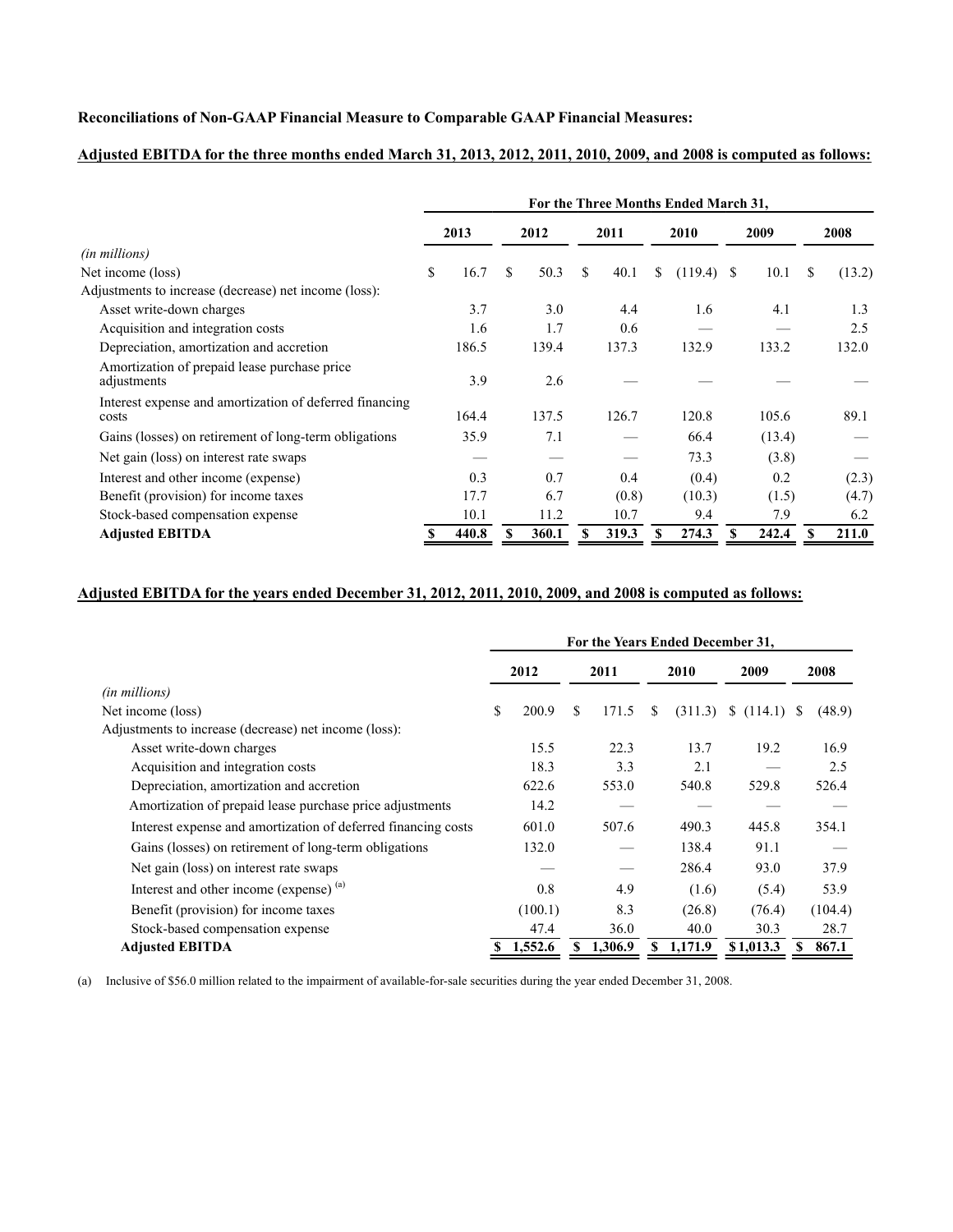# **Adjusted EBITDA for the quarter ending June 30, 2013 and the year ending December 31, 2013 is forecasted as follows:**

| (in millions)                                                                | O <sub>2</sub> 2013<br><b>Outlook</b> | <b>Full Year 2013</b><br><b>Outlook</b> |
|------------------------------------------------------------------------------|---------------------------------------|-----------------------------------------|
| Net income (loss)                                                            | \$23 to \$63                          | \$102 to \$198                          |
| Adjustments to increase (decrease) net income (loss):                        |                                       |                                         |
| Asset write-down charges                                                     | \$4 to \$6                            | \$14 to \$24                            |
| Acquisition and integration costs                                            | \$2 to \$6                            | \$6 to \$16                             |
| Depreciation, amortization and accretion                                     | \$185 to \$190                        | \$737 to \$757                          |
| Amortization of prepaid lease purchase price adjustments                     | \$3 to \$5                            | $$14$ to $$16$                          |
| Interest expense and amortization of deferred financing costs <sup>(a)</sup> | \$138 to \$143                        | \$584 to \$594                          |
| Gains (losses) on retirement of long-term obligations                        | \$0 to \$0                            | \$36 to \$36                            |
| Interest income                                                              | $$(1)$ to \$1                         | $(2)$ to $(6)$                          |
| Other income (expense)                                                       | \$0 to \$2                            | \$2 to \$4                              |
| Benefit (provision) for income taxes                                         | \$28 to \$39                          | \$103 to \$128                          |
| Stock-based compensation expense                                             | \$9 to \$11                           | \$40 to \$45                            |
| <b>Adjusted EBITDA</b>                                                       | \$426 to \$431                        | \$1,722 to \$1,732                      |

(a) See the reconciliation of "Components of interest expense and amortization of deferred financing costs" herein for a discussion of non-cash interest expense.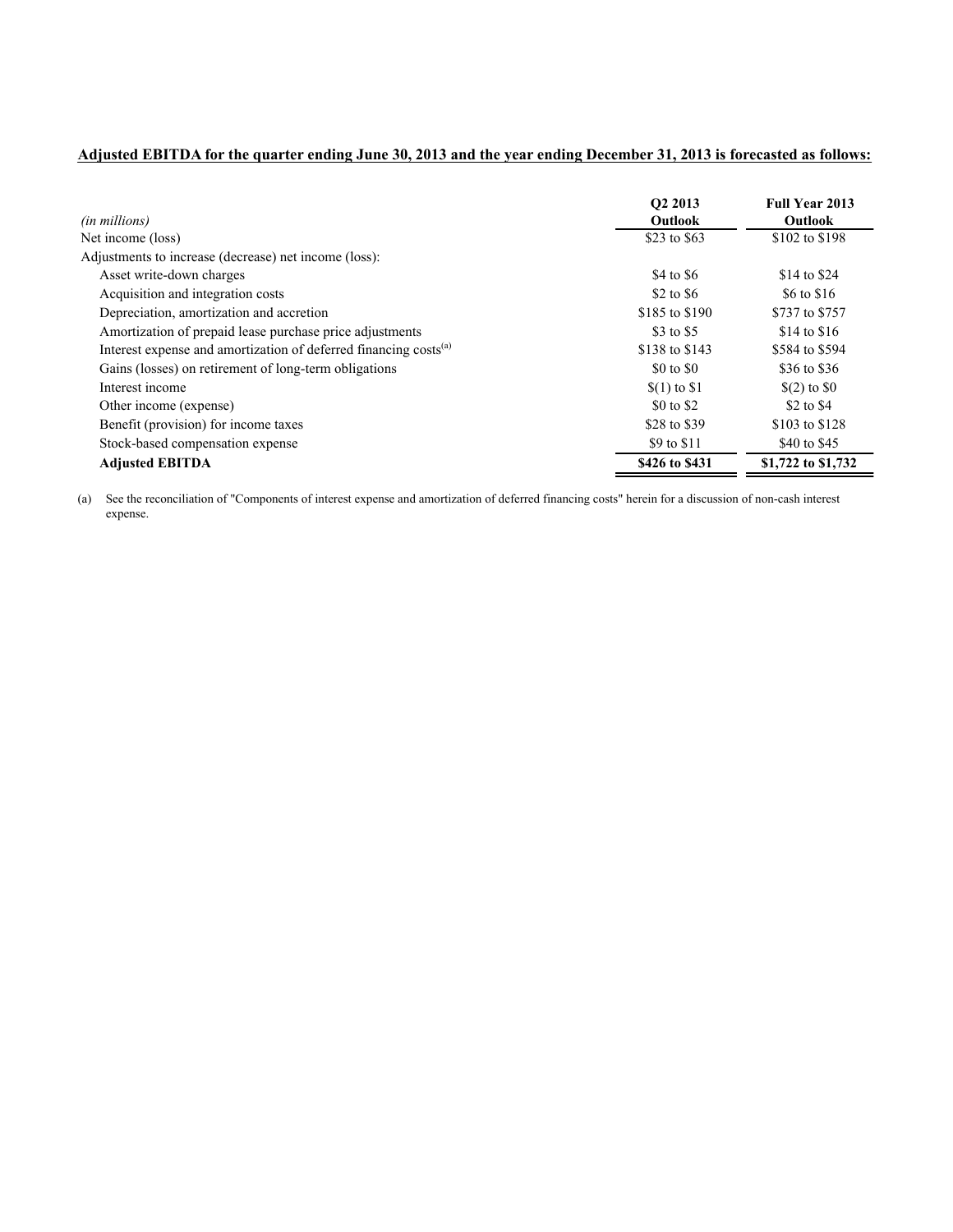# **FFO and AFFO for the three months ended March 31, 2013 , 2012, 2011, 2010, 2009, and 2008 are computed as follows:**

|                                                                                     |    |         |      |         |      |         |              |         |             | For the Three Months Ended March 31, |    |                    |  |  |  |  |
|-------------------------------------------------------------------------------------|----|---------|------|---------|------|---------|--------------|---------|-------------|--------------------------------------|----|--------------------|--|--|--|--|
| (in millions)                                                                       |    | 2013    | 2012 |         | 2011 |         | 2010         |         | 2009        |                                      |    | 2008               |  |  |  |  |
| Net income                                                                          | \$ | 16.7    | \$   | 50.3    | S.   | 40.1    |              | (119.4) | $\mathbf S$ | 10.1                                 | \$ | (13.2)             |  |  |  |  |
| Adjusted tax provision <sup>(a)</sup>                                               |    | 16.1    |      | 6.2     |      | (1.6)   |              | (10.8)  |             | (1.5)                                |    | (4.7)              |  |  |  |  |
| Real estate related depreciation, amortization and accretion                        |    | 181.8   |      | 134.0   |      | 132.1   |              | 130.3   |             | 124.0                                |    | 123.1              |  |  |  |  |
| <b>FFO</b>                                                                          |    | \$214.6 |      | \$190.5 |      | \$170.6 | $\mathbf{s}$ | 0.1     | S           | 132.6                                | S  | 105.3              |  |  |  |  |
| Weighted average common shares outstanding — diluted                                |    | 292.6   |      | 285.9   |      | 289.0   |              | 288.5   |             | 285.9                                |    | $279.\overline{3}$ |  |  |  |  |
| FFO per share                                                                       | -S | 0.73    | S    | 0.67    | S    | 0.59    | $\mathbf s$  |         |             | 0.46                                 | -S | 0.38               |  |  |  |  |
| FFO (from above)                                                                    |    | 214.6   |      | 190.5   |      | 170.6   |              | 0.1     |             | 132.6                                |    | 105.3              |  |  |  |  |
| Straight-line revenue (b)                                                           |    | (30.6)  |      | (53.7)  |      | (48.9)  |              | (28.5)  |             | (14.1)                               |    | (9.8)              |  |  |  |  |
| Straight-line expense                                                               |    | 20.6    |      | 11.8    |      | 9.9     |              | 9.7     |             | 9.4                                  |    | 10.4               |  |  |  |  |
| Stock-based compensation expense                                                    |    | 10.1    |      | 11.2    |      | 10.7    |              | 9.4     |             | 7.9                                  |    | 6.2                |  |  |  |  |
| Non-real estate related depreciation, amortization and accretion                    |    | 4.7     |      | 5.3     |      | 5.1     |              | 2.6     |             | 9.2                                  |    | 8.9                |  |  |  |  |
| Amortization of deferred financing costs, debt discounts and<br>interest rate swaps |    | 36.9    |      | 24.5    |      | 25.8    |              | 18.9    |             | 10.4                                 |    | 6.4                |  |  |  |  |
| Other (income) expense                                                              |    | 0.6     |      | 1.1     |      | 0.6     |              | 0.1     |             | 1.3                                  |    | 0.5                |  |  |  |  |
| Losses (gains) on retirements of long-term obligations                              |    | 35.9    |      | 7.1     |      |         |              | 66.4    |             | (13.4)                               |    |                    |  |  |  |  |
| Net gain (loss) on interest rate swaps                                              |    |         |      |         |      |         |              | 73.3    |             | (3.8)                                |    |                    |  |  |  |  |
| Acquisition and integration costs                                                   |    | 1.6     |      | 1.7     |      | 0.6     |              |         |             |                                      |    | 2.5                |  |  |  |  |
| Asset write-down charges                                                            |    | 3.7     |      | 3.0     |      | 4.4     |              | 1.6     |             | 4.1                                  |    | 1.3                |  |  |  |  |
| Capital improvement capital expenditures                                            |    | (3.3)   |      | (2.5)   |      | (1.8)   |              | (2.7)   |             | (3.0)                                |    | (1.9)              |  |  |  |  |
| Corporate capital expenditures                                                      |    | (3.6)   |      | (1.7)   |      | (1.3)   |              | (1.8)   |             | (2.0)                                |    | (1.9)              |  |  |  |  |
| <b>AFFO</b>                                                                         |    | \$291.3 |      | \$198.3 |      | \$175.7 | $\mathbf{s}$ | 149.0   | \$          | 138.6                                | S  | 127.9              |  |  |  |  |
| Weighted average common shares outstanding — diluted                                |    | 292.6   |      | 285.9   |      | 289.0   |              | 288.5   |             | 285.9                                |    | 279.3              |  |  |  |  |
| <b>AFFO</b> per share                                                               | S  | 1.00    | \$   | 0.69    | \$   | 0.61    | \$           | 0.52    | \$          | 0.48                                 | S  | 0.46               |  |  |  |  |

(a) Adjusts the income tax provision to reflect our estimate of the cash taxes had we been a REIT, which predominately relates to foreign taxes paid. As a result, income tax expense (benefit) is lower by the amount of the adjustment.

(b) Inclusive of prepaid rents of \$44 million, \$11 million, \$4 million, \$3 million, \$1 million, and \$1 million for the three months ended March 31, 2013, 2012, 2011, 2010, 2009, and 2008, respectively.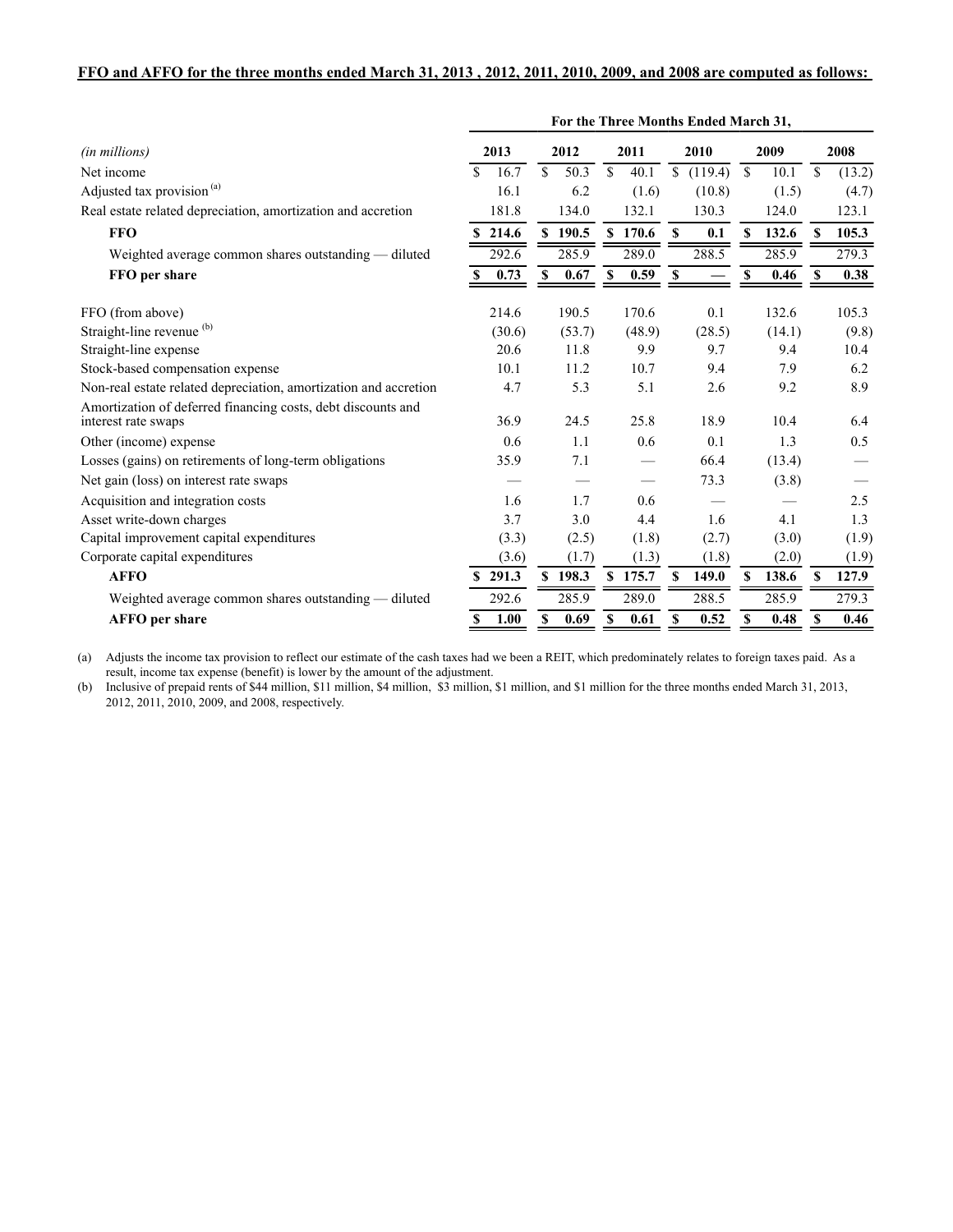# **FFO and AFFO for the years ended December 31, 2012, 2011, 2010, 2009, and 2008 are computed as follows:**

|                                                                                  |            |    |         |                    |         |     | For the Years Ended December 31, |               |         |
|----------------------------------------------------------------------------------|------------|----|---------|--------------------|---------|-----|----------------------------------|---------------|---------|
| (in millions)                                                                    | 2012       |    | 2011    |                    | 2010    |     | 2009                             |               | 2008    |
| Net income                                                                       | \$200.9    |    | \$171.5 | $\mathbb{S}$       | (311.3) | \$  | (114.1)                          | <sup>\$</sup> | (48.9)  |
| Adjusted tax provision <sup>(a)</sup>                                            | (106.7)    |    | 5.0     |                    | (29.0)  |     | (78.3)                           |               | (106.9) |
| Real estate related depreciation, amortization and accretion                     | 601.4      |    | 531.9   |                    | 522.5   |     | 520.8                            |               | 492.3   |
| <b>FFO</b>                                                                       | \$695.5    | S  | 708.3   | \$.                | 182.2   | \$. | 328.4                            | S             | 336.6   |
| Weighted average common shares outstanding - diluted                             | 291.3      |    | 285.9   |                    | 286.8   |     | 286.6                            |               | 282.0   |
| FFO per share                                                                    | 2.39       |    | 2.48    |                    | 0.63    | \$  | 1.14                             | S             | 1.20    |
| FFO (from above)                                                                 | 695.5      |    | 708.3   |                    | 182.2   |     | 328.4                            |               | 336.6   |
| Straight-line revenue                                                            | (175.5)    |    | (178.5) |                    | (150.3) |     | (84.7)                           |               | (22.9)  |
| Straight-line expense                                                            | 54.1       |    | 39.0    |                    | 38.8    |     | 37.6                             |               | 39.4    |
| Stock-based compensation expense                                                 | 47.4       |    | 36.0    |                    | 40.0    |     | 30.3                             |               | 28.8    |
| Non-real estate related depreciation, amortization and accretion                 | 21.2       |    | 21.1    |                    | 18.3    |     | 8.9                              |               | 34.1    |
| Amortization of deferred financing costs, debt discounts and interest rate swaps | 109.3      |    | 102.9   |                    | 85.5    |     | 61.4                             |               | 24.8    |
| Other (income) expense                                                           | 5.4        |    | 5.6     |                    | 0.6     |     | (2.4)                            |               | 62.1    |
| Losses (gains) on retirements of long-term obligations                           | 132.0      |    |         |                    | 138.4   |     | 91.1                             |               |         |
| Net gain (loss) on interest rate swaps                                           |            |    |         |                    | 286.4   |     | 93.0                             |               | 37.9    |
| Acquisition and integration costs                                                | 18.3       |    | 3.3     |                    | 2.1     |     |                                  |               | 2.5     |
| Asset write-down charges                                                         | 15.5       |    | 22.3    |                    | 13.7    |     | 19.2                             |               | 16.9    |
| Capital improvement capital expenditures                                         | (21.6)     |    | (14.0)  |                    | (14.8)  |     | (17.8)                           |               | (14.2)  |
| Corporate capital expenditures                                                   | (15.5)     |    | (9.4)   |                    | (9.5)   |     | (10.3)                           |               | (12.9)  |
| <b>AFFO</b>                                                                      | \$86.1     |    | \$736.7 | S                  | 631.2   | S   | 554.7                            | S             | 533.1   |
| Weighted average common shares outstanding - diluted                             | 291.3      |    | 285.9   |                    | 286.8   |     | 286.6                            |               | 282.0   |
| <b>AFFO</b> per share                                                            | \$<br>3.04 | \$ | 2.58    | $\stackrel{\$}{=}$ | 2.20    | \$  | 1.94                             | \$            | 1.89    |

(a) Adjusts the income tax provision to reflect our estimate of the cash taxes had we been a REIT, which predominately relates to foreign taxes paid. As a result, income tax expense (benefit) is lower by the amount of the adjustment.

(b) Inclusive of prepaid rents of \$117 million, \$34 million, \$17 million, \$17 million, and \$18 million for the years ended December 31, 2012, 2011, 2010, 2009, and 2008, respectively.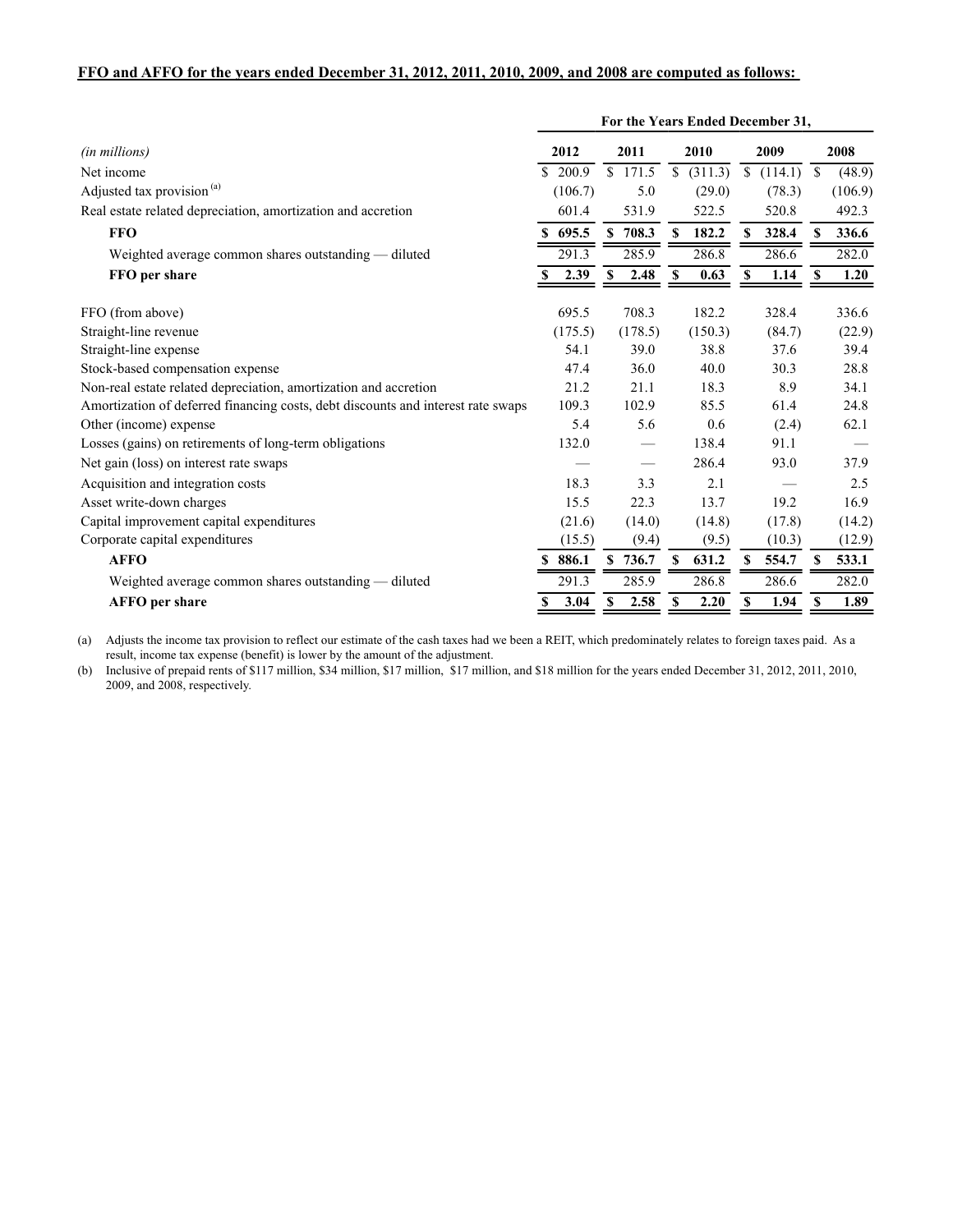# **FFO and AFFO for the quarter ending June 30, 2013 and the year ending December 31, 2013 are forecasted as follows:**

|                                                                                  | O <sub>2</sub> 2013 | <b>Full Year 2013</b> |
|----------------------------------------------------------------------------------|---------------------|-----------------------|
| (in millions)                                                                    | Outlook             | Outlook               |
| Net income                                                                       | \$23 to \$63        | \$102 to \$198        |
| Adjusted tax provision <sup>(a)</sup>                                            | \$26 to \$37        | \$97 to \$122         |
| Real estate related depreciation, amortization and accretion                     | \$181 to \$184      | \$719 to \$734        |
| <b>FFO</b>                                                                       | \$255 to \$260      | \$982 to \$992        |
| FFO (from above)                                                                 | \$255 to \$260      | \$982 to \$992        |
| Straight-line revenue                                                            | $$(40)$ to $$(35)$  | $$(141)$ to $$(126)$  |
| Straight-line expense                                                            | \$19 to \$24        | \$76 to \$91          |
| Stock-based compensation expense                                                 | \$9 to \$11         | \$40 to \$45          |
| Non-real estate related depreciation, amortization and accretion                 | \$4 to \$6          | \$18 to \$23          |
| Amortization of deferred financing costs, debt discounts and interest rate swaps | \$19 to \$23        | \$94 to \$105         |
| Other (income) expense $^{(b)}$                                                  | \$0 to \$2          | \$2 to \$4            |
| (Gains) losses on retirement of long-term obligations                            | \$0 to \$0          | \$36 to \$36          |
| Acquisition and integration costs                                                | \$2 to \$6          | \$6 to \$16           |
| Asset write-down charges                                                         | \$4 to \$6          | \$14 to \$24          |
| Capital improvement capital expenditures                                         | $\$(6)$ to $\$(4)$  | $\S(22)$ to $\S(20)$  |
| Corporate capital expenditures                                                   | $\$(6)$ to $\$(4)$  | $$(16)$ to $$(14)$    |
| <b>AFFO</b>                                                                      | \$274 to \$279      | \$1,126 to \$1,136    |

(a) Adjusts the income tax provision to reflect our estimate of the cash taxes had we been a REIT, which predominately relates to foreign taxes paid. As a result, income tax expense (benefit) is lower by the amount of the adjustment.

(b) Assumes prepaid rents of between \$30 million and \$35 million and between \$136 million and \$151 million for Q2 2013 and Full Year 2013, respectively.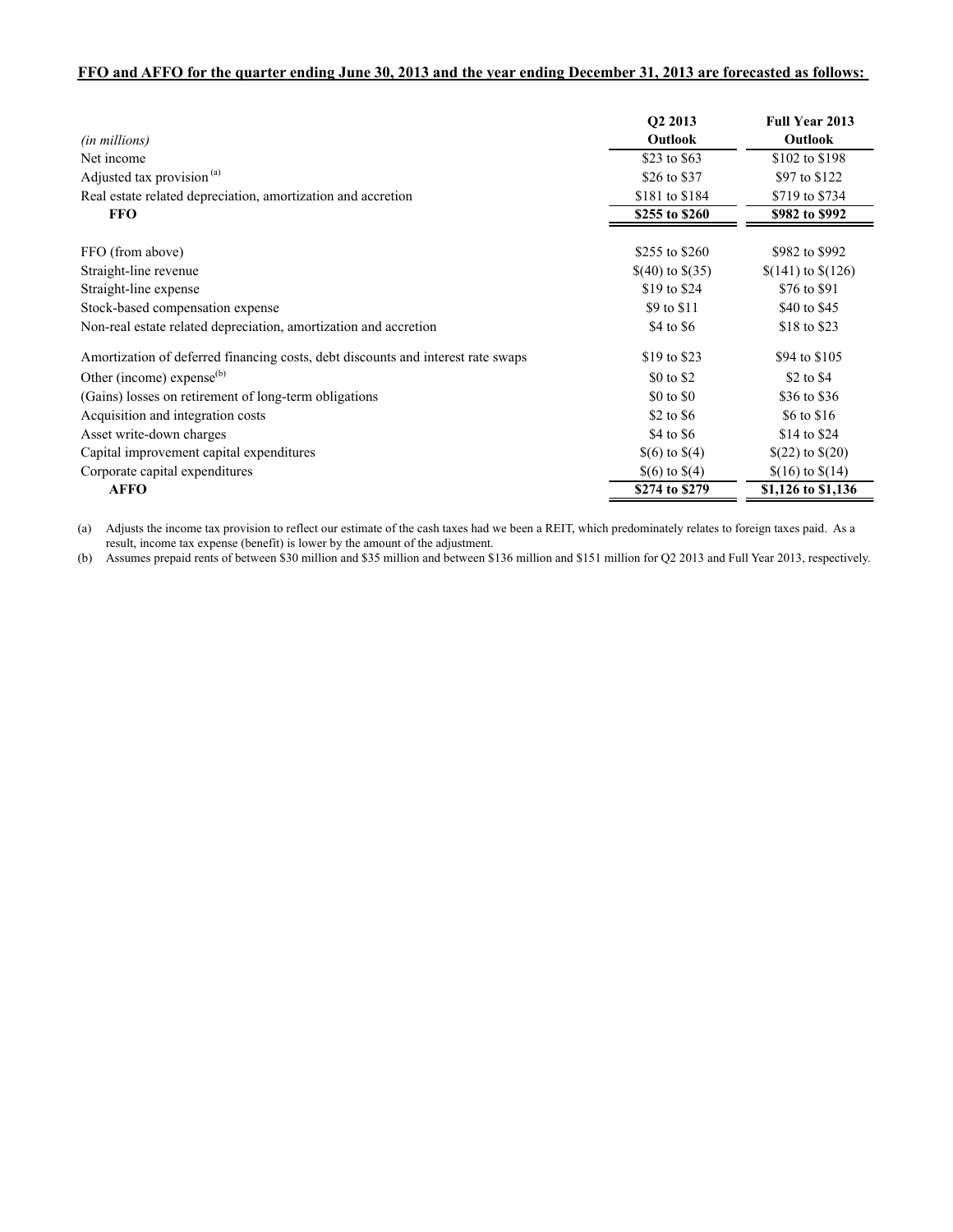#### **Other Calculations:**

#### **Debt to Adjusted EBITDA ratio for the quarter ended March 31, 2013 is computed as follows:**

|                                                 | For the Three<br><b>Months Ended</b> |                       |  |  |  |
|-------------------------------------------------|--------------------------------------|-----------------------|--|--|--|
| (dollars in millions)                           |                                      | <b>March 31, 2013</b> |  |  |  |
| Total Debt (face value) at Quarter End          | S                                    | 10,827.3              |  |  |  |
| Less: Ending Cash and Cash Equivalents          |                                      | 160.9                 |  |  |  |
| Net Debt at Ouarter End                         | \$                                   | 10,666.4              |  |  |  |
| <b>Ouarterly Adjusted EBITDA</b>                |                                      | 440.8                 |  |  |  |
| Annualized Ouarterly Adjusted EBITDA            | \$                                   | 1,763.2               |  |  |  |
| Net Debt / Annualized Quarterly Adjusted EBITDA |                                      | 6.0X                  |  |  |  |

# **Cash interest coverage ratio for the quarter ended March 31, 2013 is computed as follows:**

|                                                                       | <b>For the Three</b><br><b>Months Ended</b> |
|-----------------------------------------------------------------------|---------------------------------------------|
| (dollars in millions)                                                 | <b>March 31, 2013</b>                       |
| Interest Expense and Amortization of Deferred Financing Costs         | 164.4                                       |
| Amortization of Deferred Financing Cost and Non-Cash Interest Expense | (36.9)                                      |
| Cash Interest at Quarter End                                          | 127.4                                       |
| <b>Ouarterly Adjusted EBITDA</b>                                      | \$<br>440.8                                 |
| Quarterly Adjusted EBITDA / Cash Interest Expense                     | 3.5X                                        |

#### **The components of interest expense and amortization deferred financing costs for the three months ended March 31, 2013 and 2012 are computed as follows:**

|                                                                              | <b>For the Three Months Ended</b> |                       |  |                       |  |  |  |  |
|------------------------------------------------------------------------------|-----------------------------------|-----------------------|--|-----------------------|--|--|--|--|
| (in millions)                                                                |                                   | <b>March 31, 2013</b> |  | <b>March 31, 2012</b> |  |  |  |  |
| Interest expense on debt obligations                                         |                                   | 127.4                 |  | 113.0                 |  |  |  |  |
| Amortization of deferred financing costs                                     |                                   | 9.0                   |  | 4.8                   |  |  |  |  |
| Amortization of adjustments on long-term debt                                |                                   | 11.4                  |  | 3.8                   |  |  |  |  |
| Amortization of interest rate swaps (a)                                      |                                   | 16.3                  |  | 16.3                  |  |  |  |  |
| Other, net                                                                   |                                   | 0.2                   |  | (0.4)                 |  |  |  |  |
| Interest expense and amortization of deferred financing costs <sup>(b)</sup> |                                   | 164.4                 |  | 137.5                 |  |  |  |  |

(a) Relates to the amortization of interest rate swaps, all of which has been cash settled in prior periods.

(b) First quarter 2013 is inclusive of \$16.5 million of non-cash expense related to the 9% senior notes and the 7.75% secured notes that were retired in January 2013.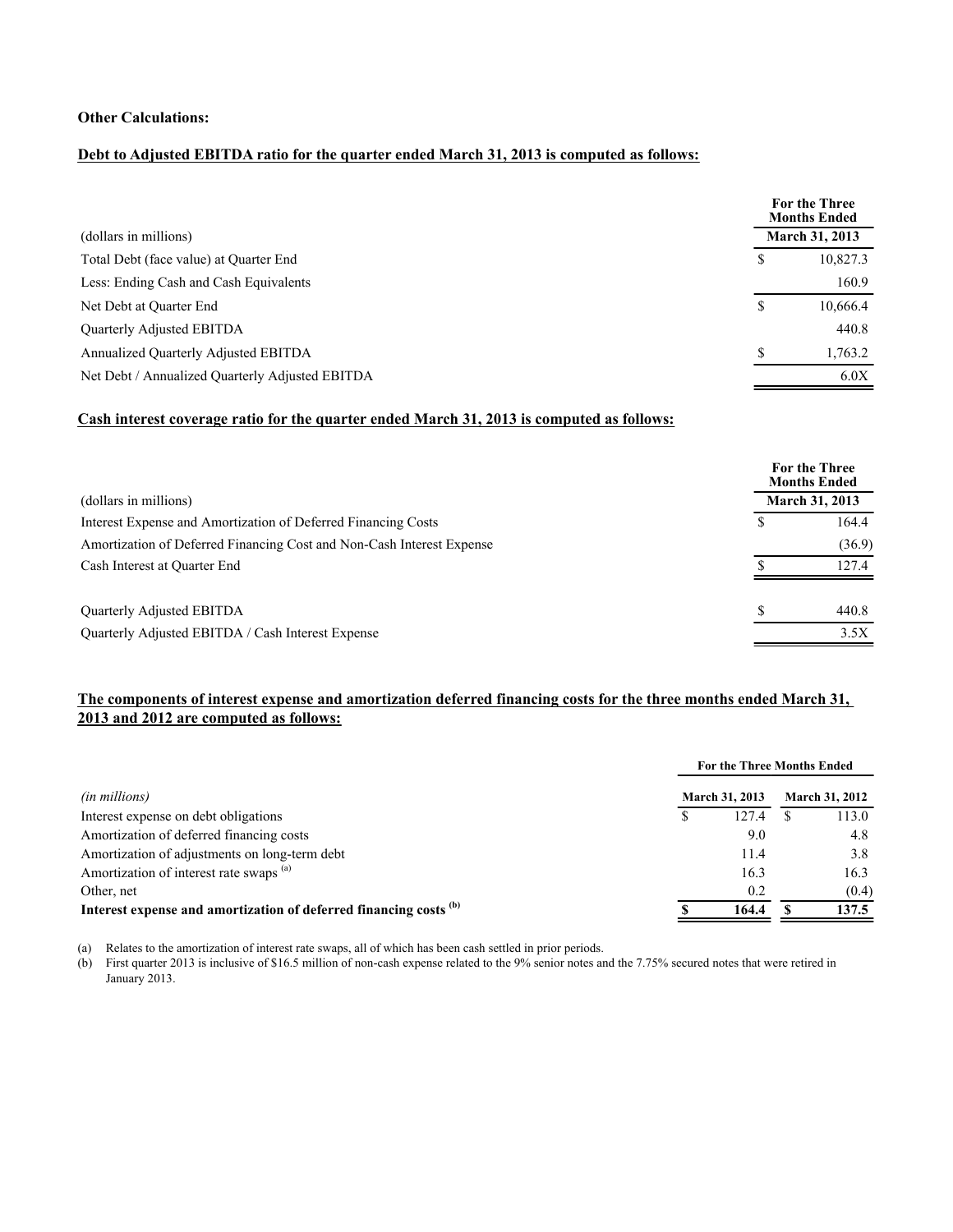#### **The components of interest expense and amortization of deferred financing costs for the quarter ending June 30, 2013 and the year ending December 31, 2013 are forecasted as follows:**

| (in millions)                                                                | O <sub>2</sub> 2013<br><b>Outlook</b> | <b>Full Year 2013</b><br><b>Outlook</b> |
|------------------------------------------------------------------------------|---------------------------------------|-----------------------------------------|
| Interest expense on debt obligations                                         | \$119 to \$121                        | \$485 to \$495                          |
| Amortization of deferred financing costs                                     | \$5 to \$6                            | \$25 to \$27                            |
| Amortization of adjustments on long-term debt                                | $\$(1)$ to $\$0$                      | \$8 to \$10                             |
| Amortization of interest rate swaps (a)                                      | \$15 to \$17                          | \$62 to \$67                            |
| Other, net                                                                   | \$0 to \$0                            | $\{(1) \text{ to } $1\}$                |
| Interest expense and amortization of deferred financing costs <sup>(b)</sup> | \$138 to \$143                        | \$584 to \$594                          |

(a) Relates to the amortization of interest rate swaps, all of which has been cash settled in prior periods.

(b) Full year 2013 is inclusive of \$16.5 million of non-cash expense related to the 9% senior notes and the 7.75% secured notes that were retired in January 2013.

#### **Debt balances and maturity dates as of March 31, 2013:**

| (in millions)                                                                   | <b>Face Value</b> | <b>Final Maturity</b> |  |  |
|---------------------------------------------------------------------------------|-------------------|-----------------------|--|--|
| Revolver                                                                        | \$<br>1,088.0     | January 2017          |  |  |
| Term Loan A                                                                     | 475.0             | January 2017          |  |  |
| Term Loan B                                                                     | 1,580.0           | January 2019          |  |  |
| 7.125% Senior Notes Due 2019                                                    | 500.0             | November 2019         |  |  |
| 5.25% Senior Notes                                                              | 1,650.0           | January 2023          |  |  |
| 2012 Senior Notes $(a)$                                                         | 1,500.0           | 2017/2023             |  |  |
| Senior Secured Notes, Series 2009-1 <sup>(b)</sup>                              | 193.8             | Various               |  |  |
| Senior Secured Tower Revenue Notes, Series 2010-1-2010-3 <sup>(c)</sup>         | 1,900.0           | Various               |  |  |
| Senior Secured Tower Revenue Notes, Series 2010-4-2010-6 <sup>(d)</sup>         | 1,550.0           | Various               |  |  |
| WCP Secured Wireless Site Contracts Revenue Notes, Series 2010-1 <sup>(e)</sup> | 291.9             | November 2040         |  |  |
| Capital Leases and Other Obligations                                            | 98.6              | Various               |  |  |
| <b>Total Debt</b>                                                               | 10,827.3          |                       |  |  |
| Less: Cash and Cash Equivalents <sup>(1)</sup>                                  | 160.9             |                       |  |  |
| <b>Net Debt</b>                                                                 | 10.666.4          |                       |  |  |

(a) The 2012 Senior Notes consist of \$500 million aggregate principal amount of 2.381% secured notes due 2017 and \$1.0 billion aggregate principal amount of 3.849% secured notes due 2023.

(b) The Senior Secured Notes, Series 2009-1 consist of \$123.8 million of principal as of March 31, 2013 that amortizes during the period beginning January 2010 and ending in 2019, and \$70.0 million of principal that amortizes during the period beginning in 2019 and ending in 2029.

(c) The Senior Secured Tower Revenue Notes Series 2010-1, 2010-2 and 2010-3 have principal amounts of \$300.0 million, \$350.0 million, and \$1,250.0 million with anticipated repayment dates of 2015, 2017, and 2020, respectively.

(d) The Senior Secured Tower Revenue Notes Series 2010-4, 2010-5 and 2010-6 have principal amounts of \$250.0 million, \$300.0 million and \$1,000.0 million with anticipated repayment dates of 2015, 2017 and 2020, respectively.

(e) The WCP Secured Wireless Site Contracts Revenue Notes, Series 2010-1 ("WCP Securitized Notes") were assumed in connection with the WCP acquisition. If WCP Securitized Notes are not repaid in full by their anticipated repayment dates in 2015, the applicable interest rate increases by an additional approximately 5% per annum. If the WCP Securitized Notes are not repaid in full by their rapid amortization date of 2017, monthly principal payments commence.

(f) Excludes restricted cash.